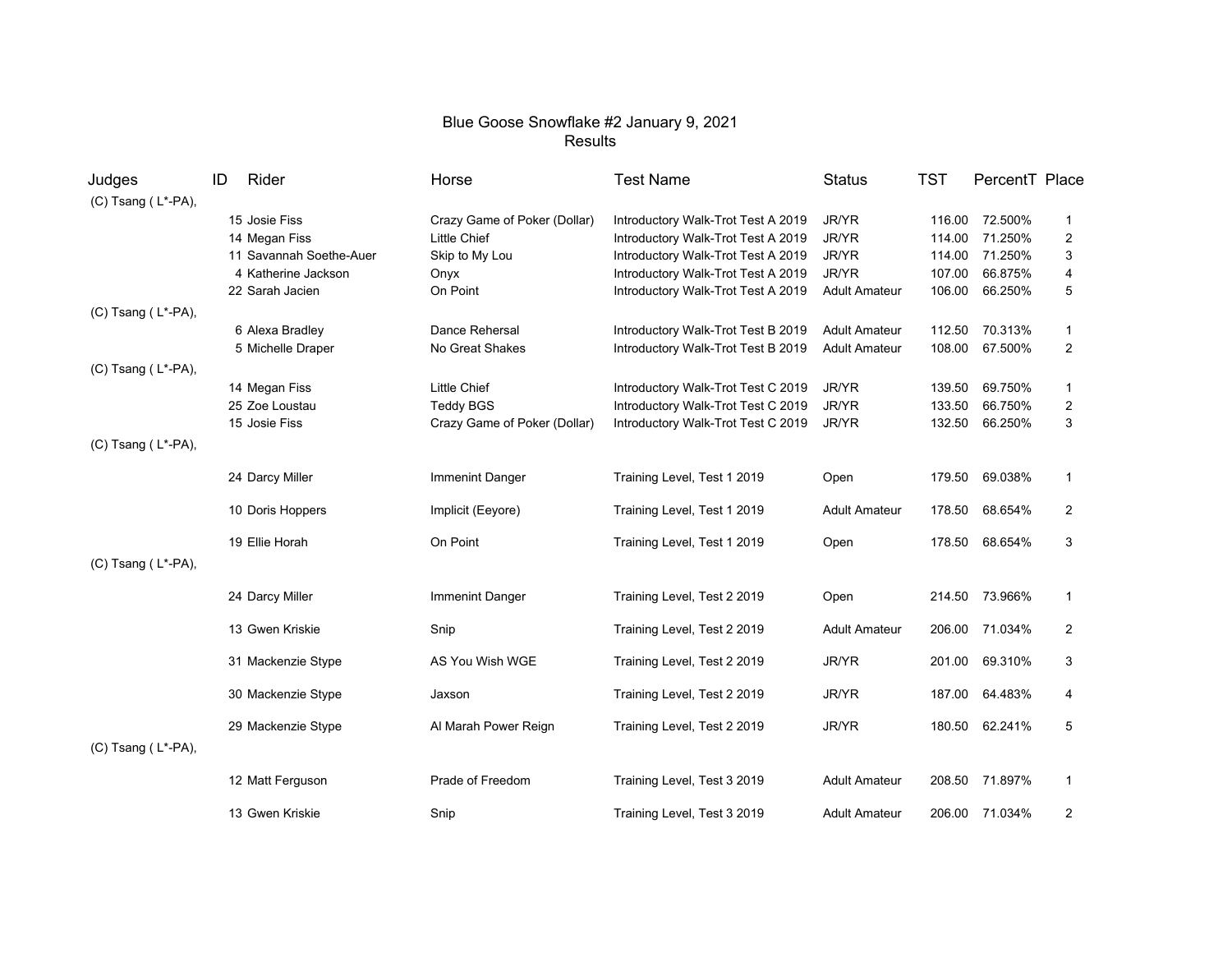|                    | 31 Mackenzie Stype                       | AS You Wish WGE                           | Training Level, Test 3 2019                                                         | JR/YR                | 195.00           | 67.241%            | 3                       |
|--------------------|------------------------------------------|-------------------------------------------|-------------------------------------------------------------------------------------|----------------------|------------------|--------------------|-------------------------|
|                    | 9 Darcy Miller                           | Derwanda Wind Sunandrain                  | Training Level, Test 3 2019                                                         | Open                 | 192.00           | 66.207%            | 4                       |
|                    | 7 Melinda Soethe                         | Prade Master                              | Training Level, Test 3 2019                                                         | <b>Adult Amateur</b> | 190.50           | 65.690%            | 5                       |
| (C) Tsang (L*-PA), | 29 Mackenzie Stype<br>30 Mackenzie Stype | Al Marah Power Reign<br>Jaxson            | Training Level, Test 3 2019<br>Training Level, Test 3 2019                          | JR/YR<br>JR/YR       | 183.00<br>174.00 | 63.103%<br>60.000% | 6<br>$\overline{7}$     |
|                    | 9 Darcy Miller                           | Derwanda Wind Sunandrain                  | First Level, Test 1 2019                                                            | Open                 | 201.00           | 69.310%            | $\mathbf{1}$            |
|                    | 28 Ashley Norris                         | One Diego                                 | First Level, Test 1 2019                                                            | Open                 | 197.50           | 68.103%            | $\overline{2}$          |
| (C) Tsang (L*-PA), | 27 Ashley Norris                         | Sorrel                                    | First Level, Test 1 2019                                                            | Open                 | 176.00           | 60.690%            | 3                       |
| (C) Tsang (L*-PA), | 26 Ashley Norris                         | Thebestthingsinlife                       | Second Level, Test 1 2019                                                           | Open                 | 235.50           | 63.649%            | $\mathbf{1}$            |
| (C) Tsang (L*-PA), | 20 Courtney Knepp                        | So Cool                                   | Third Level, Test 1 2019                                                            | Open                 | 239.00           | 64.595%            | $\mathbf{1}$            |
|                    | 23 Darcy Miller                          | Due Process                               | FEI Intermediate I 2020                                                             | Open                 | 222.50           | 65.441%            | $\mathbf{1}$            |
| (C) Tsang (L*-PA), | 18 Rebecca Wolfe                         | Ozon                                      | Fourth Level, Test 1 2019                                                           | <b>Adult Amateur</b> | 233.00           | 59.744%            | $\overline{c}$          |
|                    | 16 Kristin LaDow                         | Jardin FF                                 | USEA Eventing - Novice Test A 2018 Adult Amateur                                    |                      | 143.50           | 68.333%            | $\mathbf{1}$            |
|                    | 17 Katie LaDow                           | <b>Aviation Show</b>                      | USEA Eventing - Novice Test A 2018 Adult Amateur                                    |                      | 141.00           | 67.143%            | $\overline{\mathbf{c}}$ |
|                    | 8 Leah Hiener                            | Old Fashion Love Song                     | USEA Eventing - Modified Test A 201 Open                                            |                      | 153.00           | 66.522%            | 3                       |
|                    | 21 Grace Smith                           | <b>RIO</b>                                | USEA Eventing - Beginner Novice Te JR/YR                                            |                      | 119.50           | 66.389%            | 4                       |
|                    | 2 Monica Fiss<br>1 Katherine Berkner     | Legend of Caldez<br>A Tale As Old as Time | USEA Eventing - Beginner Novice Te Open<br>USEA Eventing - Beginner Novice Te JR/YR |                      | 119.00<br>132.00 | 66.111%<br>66.000% | 5<br>6                  |
|                    | 32 Melissa Stubenberg                    | Harley                                    | USEA Eventing - Training Test A 201 Adult Amateur                                   |                      | 137.50           | 65.476%            | $\overline{7}$          |